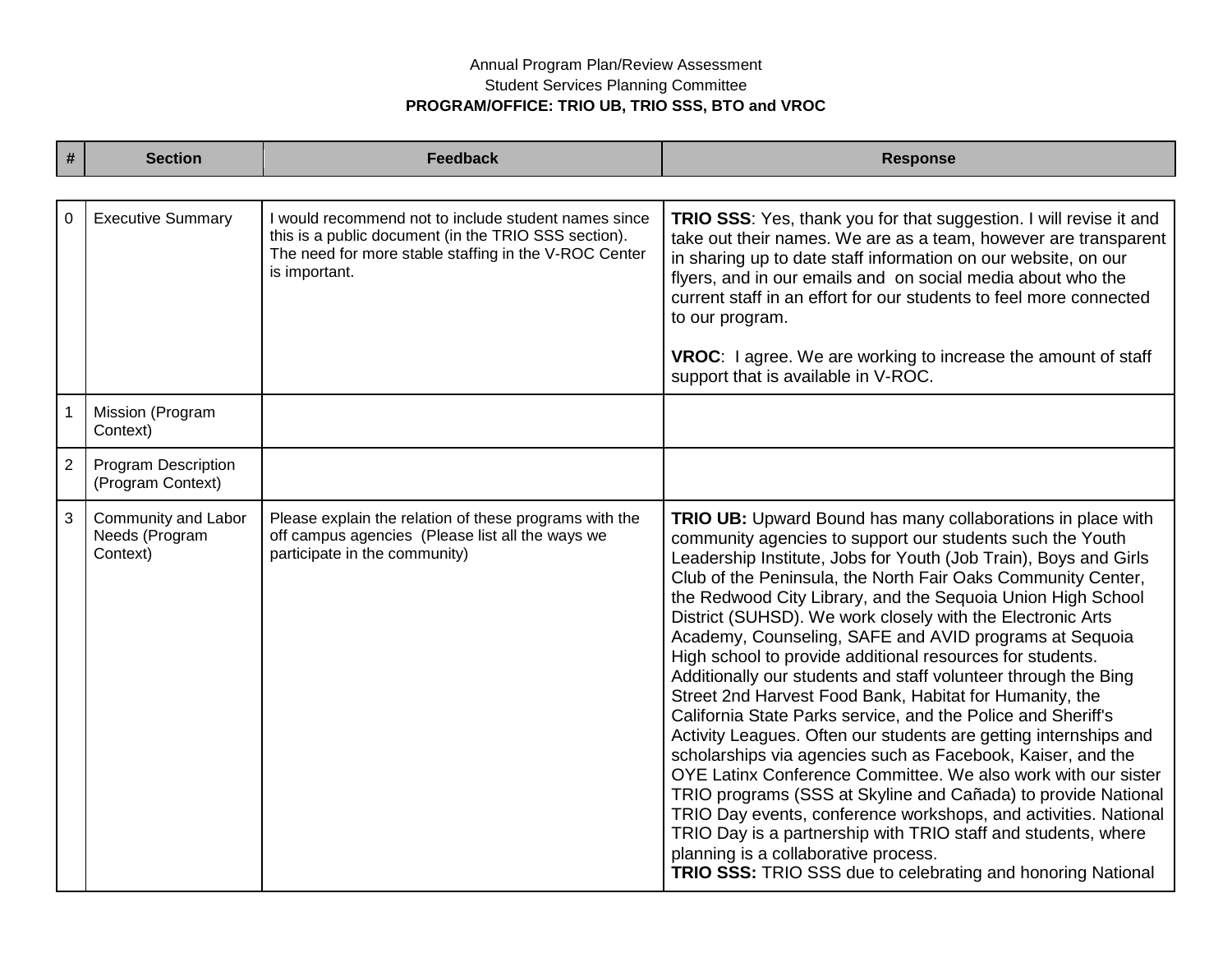|   |                                                            |                                                                                                                                                                                                                                                                                                                                                                 | TRIO day every February has worked with several community<br>agencies throughout the years from Second Harvest Food Bank<br>and Peninsula Works. We have volunteered to package food,<br>clean up litter in the local neighborhoods. National TRIO Day is<br>every February and as for the past 6 years we have partnered<br>with TRIO UB and TRIO SSS from Skyline to volunteer in the<br>community or create a mini conference for our students.<br><b>BTO:</b> BTO has very limited relationships outside of campus. For<br>the most part, our outside interaction with outside exists in our<br>partnership with business professionals who participate in our<br>Professional mixer.<br><b>VROC:</b> The V-ROC Center has many outside relationships that<br>includes regional partnership and partnership with EDD, the<br>Veteran's Hospital, and district collaboration of Veteran's centers<br>as well as the regional and statewide Veterans support group.<br>We also have relationships with all branches of the military as<br>well as some parts of the County mental health agencies. |
|---|------------------------------------------------------------|-----------------------------------------------------------------------------------------------------------------------------------------------------------------------------------------------------------------------------------------------------------------------------------------------------------------------------------------------------------------|------------------------------------------------------------------------------------------------------------------------------------------------------------------------------------------------------------------------------------------------------------------------------------------------------------------------------------------------------------------------------------------------------------------------------------------------------------------------------------------------------------------------------------------------------------------------------------------------------------------------------------------------------------------------------------------------------------------------------------------------------------------------------------------------------------------------------------------------------------------------------------------------------------------------------------------------------------------------------------------------------------------------------------------------------------------------------------------------------|
| 4 | Major Accomplishment<br>(Looking back)                     | #4 was labeled "Equity and Access" instead of "major<br>accomplishments." The major accomplishments was<br>listed as #5. I recommend not including student names<br>in the document. Should the refection on the data be<br>under the area 7?                                                                                                                   | TRIO SSS: Thank you. We will omit the student names.                                                                                                                                                                                                                                                                                                                                                                                                                                                                                                                                                                                                                                                                                                                                                                                                                                                                                                                                                                                                                                                 |
| 5 | Impact of Resource<br><b>Allocations (Looking</b><br>back) | Was there any resources allocated to TRIO SSS and<br>VROC since last program review? #5 was labled ast #6<br>in the document.                                                                                                                                                                                                                                   | <b>TRIO SSS:</b> No, nor did we find out why we did not get approved.                                                                                                                                                                                                                                                                                                                                                                                                                                                                                                                                                                                                                                                                                                                                                                                                                                                                                                                                                                                                                                |
| 6 | State of the Program -<br>Observation                      | Since the VROC is an important service, it would be<br>good to provide potentially how many more students<br>you could serve if you had more adequate staffing. If<br>you have access to that data. Similiarly for BTO, how<br>many students were in BTO when there was someone<br>stable in the coordination position vs. now that there is<br>no consistence? | <b>VROC:</b> The number of V-ROC participants have gone up<br>dramatically since hiring a dedicated PSC to serve VROC. Part<br>of the reason that has been the case is because Paul was a<br>dedicated part of the supports and services and was a visible<br>and tangible presence in VROC. The numbers of veterans<br>served is primarily contingent upon the financial benefits that<br>they receive and since students can receive more funding at our<br>sister campuses, this has impacted the number of students that<br>choose Canada College as their home campus. Despite this fact,<br>student usage continues to increase as well as the number of<br>services that are available since having a dedicated PSC.<br>BTO: The number of mentees that participated in the BTO<br>Program when we had consistent staff support was about 120                                                                                                                                                                                                                                                 |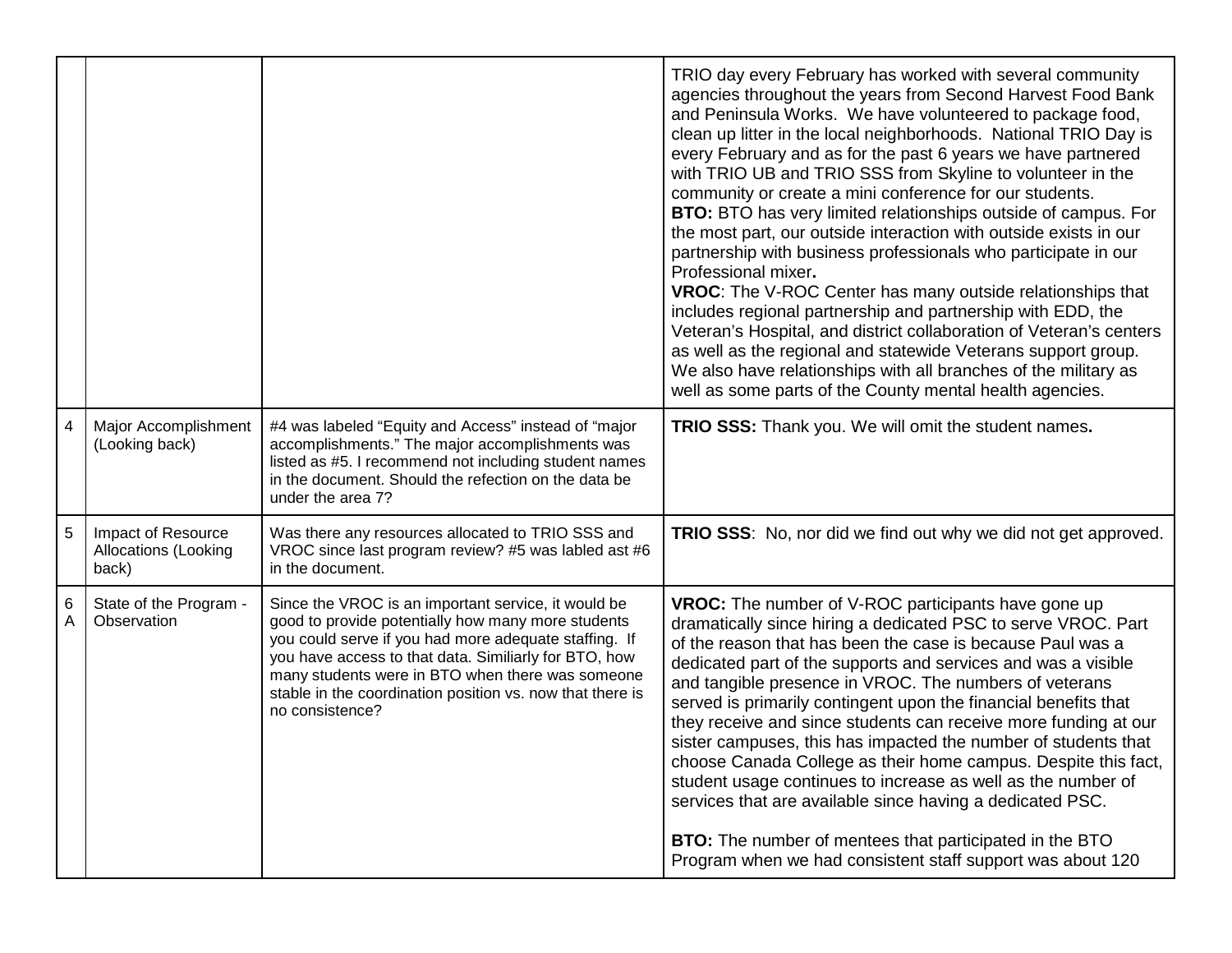|                     |                                                                                                                              |                                                                                                                                                                                                                                                                                                                                                                                       | students per semester. That number fluctuated and varied<br>depending on the number of mentors as well as the consistency<br>of advertising,                                                                                                                                                                                                                                                                                                                                                                                                                                                                                                                                                                                                                                                                                                                                                                                                                                                                                                                                                                                                                                                                                                                                                                                                                                                             |
|---------------------|------------------------------------------------------------------------------------------------------------------------------|---------------------------------------------------------------------------------------------------------------------------------------------------------------------------------------------------------------------------------------------------------------------------------------------------------------------------------------------------------------------------------------|----------------------------------------------------------------------------------------------------------------------------------------------------------------------------------------------------------------------------------------------------------------------------------------------------------------------------------------------------------------------------------------------------------------------------------------------------------------------------------------------------------------------------------------------------------------------------------------------------------------------------------------------------------------------------------------------------------------------------------------------------------------------------------------------------------------------------------------------------------------------------------------------------------------------------------------------------------------------------------------------------------------------------------------------------------------------------------------------------------------------------------------------------------------------------------------------------------------------------------------------------------------------------------------------------------------------------------------------------------------------------------------------------------|
| 6<br>B              | State of the Program -<br>Evaluation                                                                                         | Are there specific changes to the program that may<br>improve the programs? If there is no funding available<br>to provide food for students, how do you draw students<br>to your program? TRIO UB: Could this be a resource<br>request? Need for tutoring and professional<br>development opportunities? TRIO SSS: Is food an<br>allowable expense for staff to attend a TRIO event? | TRIO SSS: Food is only an allowable expense when it comes to<br>the Recognition Ceremony and during our 1x-2x year cultural<br>event if it around the time that people would normally eat lunch,<br>breakfast or dinner for TRIO SSS participants only. For our<br>continuously offered events such as educational workshops and<br>Tea Time for TRIO, we often receive donations from staff and<br>faculty. For Cookies and cake, staff donates a portion of the<br>salary every month to pay for this. It was suggested SSPC that<br>we set up a donation COOKIE list to go around for events such<br>as these and offer to all staff and faculty.<br><b>TRIO UB:</b> Thank you for this suggestion. There is already a line<br>item on the budget for Professional Development, though it<br>decreases as funding remains level and costs increase annually.<br>In years past we were informed grants could not request<br>additional funds as a match, since Classified Professional<br>Development funds were expected to cover it. We will apply for<br>this funding in the next review cycle.<br><b>VROC:</b> The addition of a 20% PSC that is dedicated to serve the<br>VROC Center. A single-serve sign on station located within the<br>Veterans Center as well as a board in VROC where Veterans<br>can hang their service pictures as well as their service memories,<br>awards and honors. |
|                     |                                                                                                                              |                                                                                                                                                                                                                                                                                                                                                                                       | <b>BTO:</b> The purchase of a table cloth for the mentors to use when<br>tabling at college events and also to promote BTO activities,                                                                                                                                                                                                                                                                                                                                                                                                                                                                                                                                                                                                                                                                                                                                                                                                                                                                                                                                                                                                                                                                                                                                                                                                                                                                   |
| $\overline{7}$<br>A | <b>Current Service Area</b><br>Outcomes (SAOs)<br>Assessment and<br><b>Student Learning</b><br>Outcomes (SLOs)<br>Assessment | Recommend to be more specific about SAO and SLO<br>such as tools and resources provided, "what it takes to<br>be successful", and Voucher Program.                                                                                                                                                                                                                                    | TRIO SSS: We focused more on SAO's as we did not offer<br>enough workshops with attendees to get a good measurement of<br>SLO's (pre and post) feedback.                                                                                                                                                                                                                                                                                                                                                                                                                                                                                                                                                                                                                                                                                                                                                                                                                                                                                                                                                                                                                                                                                                                                                                                                                                                 |
| $\overline{7}$<br>B | <b>SAO Assessment Plan</b>                                                                                                   |                                                                                                                                                                                                                                                                                                                                                                                       |                                                                                                                                                                                                                                                                                                                                                                                                                                                                                                                                                                                                                                                                                                                                                                                                                                                                                                                                                                                                                                                                                                                                                                                                                                                                                                                                                                                                          |